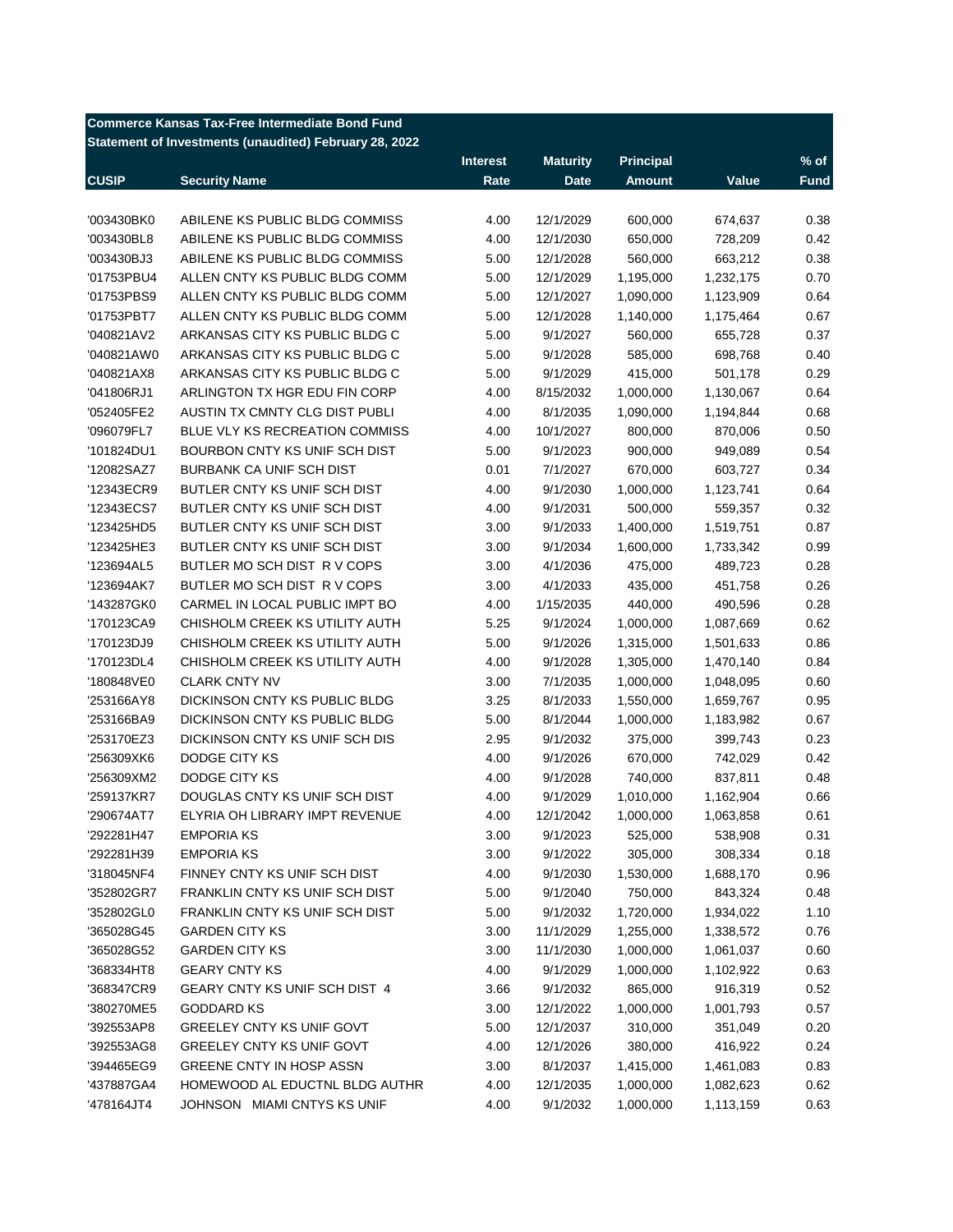|                                                        | <b>Commerce Kansas Tax-Free Intermediate Bond Fund</b> |                 |                 |                  |           |             |  |
|--------------------------------------------------------|--------------------------------------------------------|-----------------|-----------------|------------------|-----------|-------------|--|
| Statement of Investments (unaudited) February 28, 2022 |                                                        |                 |                 |                  |           |             |  |
|                                                        |                                                        | <b>Interest</b> | <b>Maturity</b> | <b>Principal</b> |           | $%$ of      |  |
| <b>CUSIP</b>                                           | <b>Security Name</b>                                   | Rate            | <b>Date</b>     | <b>Amount</b>    | Value     | <b>Fund</b> |  |
| '478164HK5                                             | JOHNSON MIAMI CNTYS KS UNIF                            | 4.00            | 9/1/2033        | 1,000,000        | 1,095,633 | 0.62        |  |
| '478164GV2                                             | JOHNSON MIAMI CNTYS KS UNIF                            | 5.00            | 9/1/2026        | 1,000,000        | 1,151,760 | 0.66        |  |
| '478164GZ3                                             | JOHNSON MIAMI CNTYS KS UNIF                            | 3.50            | 9/1/2030        | 1,000,000        | 1,057,254 | 0.60        |  |
| '47844PKV6                                             | JOHNSON CNTY KS                                        | 4.00            | 9/1/2034        | 2,000,000        | 2,238,542 | 1.28        |  |
| '47849KEX5                                             | JOHNSON CNTY KS PARK RECREAT                           | 4.00            | 9/1/2023        | 1,000,000        | 1,014,344 | 0.58        |  |
| '478710TV8                                             | JOHNSON CNTY KS UNIF SCH DIST                          | 5.00            | 10/1/2022       | 2,395,000        | 2,455,228 | 1.40        |  |
| '478740SF1                                             | JOHNSON CNTY KS UNIF SCH DIST                          | 4.00            | 10/1/2035       | 1,000,000        | 1,094,104 | 0.62        |  |
| '478710XD3                                             | JOHNSON CNTY KS UNIF SCH DIST                          | 4.00            | 10/1/2036       | 1,500,000        | 1,619,264 | 0.92        |  |
| '478718Q51                                             | JOHNSON CNTY KS UNIF SCH DIST                          | 4.00            | 9/1/2031        | 1,000,000        | 1,106,128 | 0.63        |  |
| '478718S75                                             | JOHNSON CNTY KS UNIF SCH DIST                          | 4.00            | 9/1/2029        | 1,000,000        | 1,109,806 | 0.63        |  |
| '478740TD5                                             | JOHNSON CNTY KS UNIF SCH DIST                          | 4.00            | 10/1/2030       | 630,000          | 700,272   | 0.40        |  |
| '484678CK1                                             | KANSAS CITY KS CMNTY CLG DISTC                         | 4.00            | 4/1/2023        | 945,000          | 973,843   | 0.56        |  |
| '484678CM7                                             | KANSAS CITY KS CMNTY CLG DISTC                         | 4.00            | 4/1/2025        | 1,000,000        | 1,071,310 | 0.61        |  |
| '484678CN5                                             | KANSAS CITY KS CMNTY CLG DISTC                         | 4.00            | 4/1/2026        | 350,000          | 381,828   | 0.22        |  |
| '484678CV7                                             | KANSAS CITY KS CMNTY CLG DISTC                         | 2.45            | 4/1/2027        | 605,000          | 605,309   | 0.35        |  |
| '484678CJ4                                             | KANSAS CITY KS CMNTY CLG DISTC                         | 4.00            | 4/1/2022        | 700,000          | 701,911   | 0.40        |  |
| '484678CL9                                             | KANSAS CITY KS CMNTY CLG DISTC                         | 4.00            | 4/1/2024        | 545,000          | 573,258   | 0.33        |  |
| '485424RE7                                             | KANSAS ST DEPT OF TRANSPRTN HI                         | 5.00            | 9/1/2027        | 1,000,000        | 1,182,456 | 0.67        |  |
| '485424RK3                                             | KANSAS ST DEPT OF TRANSPRTN HI                         | 5.00            | 9/1/2032        | 1,250,000        | 1,473,735 | 0.84        |  |
| '485424QQ1                                             | KANSAS ST DEPT OF TRANSPRTN HI                         | 5.00            | 9/1/2034        | 1,110,000        | 1,242,864 | 0.71        |  |
| '485424QK4                                             | KANSAS ST DEPT OF TRANSPRTN HI                         | 5.00            | 9/1/2029        | 1,250,000        | 1,401,440 | 0.80        |  |
| '48542ADK4                                             | KANSAS ST DEV FIN AUTH HOSP RE                         | 5.00            | 11/15/2032      | 2,770,000        | 2,793,892 | 1.59        |  |
| '48542REG5                                             | KANSAS ST DEV FIN AUTH REVENUE                         | 3.00            | 11/1/2032       | 1,895,000        | 1,990,246 | 1.13        |  |
| '48542RQZ0                                             | KANSAS ST DEV FIN AUTH REVENUE                         | 3.00            | 6/1/2035        | 2,685,000        | 2,820,431 | 1.61        |  |
| '485429T53                                             | KANSAS ST DEV FIN AUTH REVENUE                         | 5.00            | 4/1/2030        | 1,000,000        | 1,041,007 | 0.59        |  |
| '48542RMX9                                             | KANSAS ST DEV FIN AUTH REVENUE                         | 2.00            | 5/1/2031        | 1,910,000        | 1,906,905 | 1.09        |  |
| '4854292N3                                             | KANSAS ST DEV FIN AUTH REVENUE                         | 4.00            | 3/1/2031        | 2,000,000        | 2,083,852 | 1.19        |  |
| '508759KS5                                             | LAKE CNTY IL CMNTY CONSOL SCH                          | 4.00            | 1/1/2033        | 1,000,000        | 1,123,740 | 0.64        |  |
| '520134FW2                                             | LAWRENCE KS HOSP REVENUE                               | 5.00            | 7/1/2032        | 1,715,000        | 2,006,085 | 1.14        |  |
| '520134FS1                                             | <b>LAWRENCE KS HOSP REVENUE</b>                        | 4.00            | 7/1/2037        | 1,335,000        | 1,472,309 | 0.84        |  |
| '522223FG6                                             | LEAVENWORTH CNTY KS UNIF SCH D                         | 4.00            | 9/1/2026        | 500,000          | 508,042   | 0.29        |  |
| '522226HQ5                                             | LEAVENWORTH CNTY KS UNIF SCH D                         | 4.00            | 9/1/2026        | 1,000,000        | 1,100,638 | 0.63        |  |
| '522210KT9                                             | LEAVENWORTH CNTY KS UNIF SCH D                         | 4.00            | 9/1/2038        | 500,000          | 555,133   | 0.32        |  |
| '522210KL6                                             | LEAVENWORTH CNTY KS UNIF SCH D                         | 4.00            | 9/1/2031        | 1,165,000        | 1,282,775 | 0.73        |  |
| '551845GQ7                                             | LYON CNTY KS UNIF SCH DIST 25                          | 4.00            | 9/1/2033        | 1,050,000        | 1,172,896 | 0.67        |  |
| '56301PBF8                                             | <b>MANHATTAN KS HOSP REVENUE</b>                       | 5.00            | 11/15/2029      | 2,000,000        | 2,058,298 | 1.17        |  |
| '564538CP9                                             | MANTECA CA UNIF SCH DIST                               | 0.00            | 8/1/2028        | 2,000,000        | 1,755,041 | 1.00        |  |
| '57947PDY3                                             | MCCLAIN CNTY OK ECON DEV AUTH                          | 4.00            | 9/1/2032        | 1,000,000        | 1,155,455 | 0.66        |  |
| '593312HU8                                             | MIAMI CNTY KS UNIF SCH DIST 4                          | 3.00            | 9/1/2039        | 250,000          | 260,980   | 0.15        |  |
| '593312HT1                                             | MIAMI CNTY KS UNIF SCH DIST 4                          | 3.00            | 9/1/2038        | 500,000          | 525,222   | 0.30        |  |
| '593312HV6                                             | MIAMI CNTY KS UNIF SCH DIST 4                          | 3.00            | 9/1/2040        | 380,000          | 393,828   | 0.22        |  |
| '593312HW4                                             | MIAMI CNTY KS UNIF SCH DIST 4                          | 3.00            | 9/1/2041        | 400,000          | 411,631   | 0.23        |  |
| '594654AZ8                                             | MICHIGAN ST HSG DEV AUTH SF MT                         | 2.90            | 6/1/2028        | 1,665,000        | 1,665,000 | 0.95        |  |
| '60039GBB8                                             | MILLEDGEVILLE BALDWIN CNTY G                           | 5.00            | 6/15/2034       | 745,000          | 923,737   | 0.53        |  |
| '60636SKG8                                             | MISSOURI ST DEV FIN BRD INFRAS                         | 3.00            | 4/1/2024        | 305,000          | 313,509   | 0.18        |  |
| '60636SKJ2                                             | MISSOURI ST DEV FIN BRD INFRAS                         | 3.00            | 4/1/2026        | 325,000          | 338,654   | 0.19        |  |
| '60636SKH6                                             | MISSOURI ST DEV FIN BRD INFRAS                         | 3.00            | 4/1/2025        | 315,000          | 326,493   | 0.19        |  |
| '60636SKK9                                             | MISSOURI ST DEV FIN BRD INFRAS                         | 3.00            | 4/1/2027        | 335,000          | 351,051   | 0.20        |  |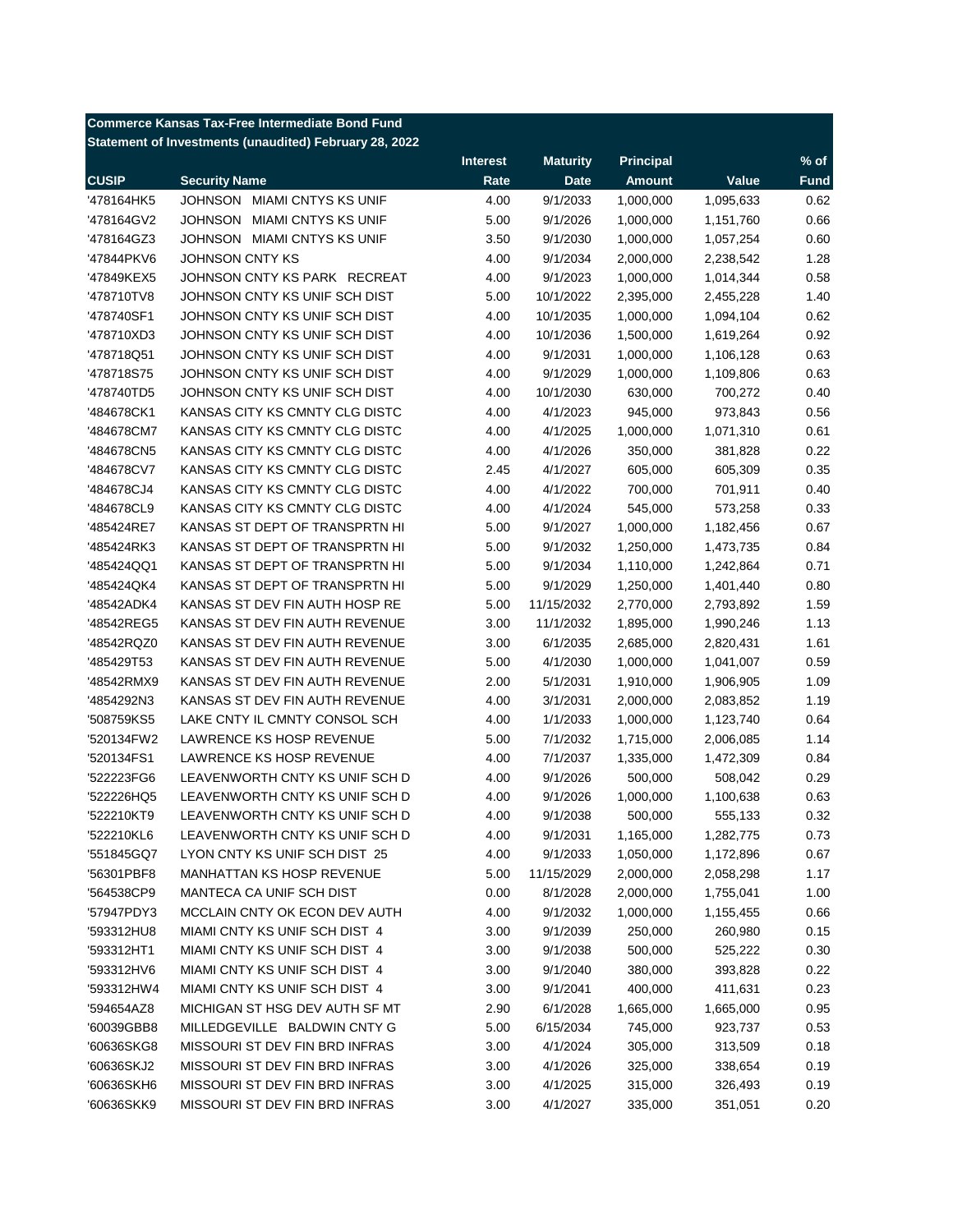|                                                        | <b>Commerce Kansas Tax-Free Intermediate Bond Fund</b> |                 |                 |               |           |             |  |  |
|--------------------------------------------------------|--------------------------------------------------------|-----------------|-----------------|---------------|-----------|-------------|--|--|
| Statement of Investments (unaudited) February 28, 2022 |                                                        |                 |                 |               |           |             |  |  |
|                                                        |                                                        | <b>Interest</b> | <b>Maturity</b> | Principal     |           | $%$ of      |  |  |
| <b>CUSIP</b>                                           | <b>Security Name</b>                                   | Rate            | <b>Date</b>     | <b>Amount</b> | Value     | <b>Fund</b> |  |  |
| '60636SKF0                                             | MISSOURI ST DEV FIN BRD INFRAS                         | 3.00            | 4/1/2023        | 300,000       | 305,261   | 0.17        |  |  |
| '612888CB1                                             | MONTEZUMA KS UNIF SCH DIST 37                          | 3.00            | 9/1/2041        | 1,850,000     | 1,911,323 | 1.09        |  |  |
| '625778VX0                                             | <b>MULVANE KS</b>                                      | 5.00            | 9/1/2025        | 500,000       | 563,678   | 0.32        |  |  |
| '652861W92                                             | <b>NEWTON KS</b>                                       | 3.00            | 9/1/2027        | 1,555,000     | 1,588,079 | 0.91        |  |  |
| '652861X26                                             | <b>NEWTON KS</b>                                       | 3.00            | 9/1/2028        | 1,180,000     | 1,203,402 | 0.69        |  |  |
| '687635DK5                                             | <b>OSAGE CNTY KS</b>                                   | 3.00            | 9/1/2038        | 350,000       | 369,396   | 0.21        |  |  |
| '687635DL3                                             | <b>OSAGE CNTY KS</b>                                   | 3.00            | 9/1/2041        | 575,000       | 602,275   | 0.34        |  |  |
| '687635DJ8                                             | <b>OSAGE CNTY KS</b>                                   | 3.00            | 9/1/2036        | 570,000       | 602,449   | 0.34        |  |  |
| '705888CB9                                             | PELL CITY AL SPL CARE FACS FIN                         | 5.00            | 12/1/2031       | 1,000,000     | 1,218,351 | 0.69        |  |  |
| '759815DF7                                             | RENO CNTY KS UNIF SCH DIST 31                          | 4.00            | 9/1/2026        | 1,930,000     | 1,961,528 | 1.12        |  |  |
| '766651QV8                                             | RILEY CNTY KS UNIF SCH DIST 3                          | 3.00            | 9/1/2030        | 170,000       | 181,908   | 0.10        |  |  |
| 766651QW6                                              | RILEY CNTY KS UNIF SCH DIST 3                          | 3.00            | 9/1/2030        | 1,830,000     | 1,932,803 | 1.10        |  |  |
| '794811LC1                                             | SALINA KS WTR SWR REVENUE                              | 3.00            | 10/1/2027       | 495,000       | 522,257   | 0.30        |  |  |
| '794811LD9                                             | SALINA KS WTR SWR REVENUE                              | 3.00            | 10/1/2028       | 350,000       | 367,605   | 0.21        |  |  |
| '794811LE7                                             | SALINA KS WTR SWR REVENUE                              | 3.00            | 10/1/2029       | 300,000       | 314,208   | 0.18        |  |  |
| '798755BN3                                             | SAN MARCOS CA UNIF SCH DIST                            | 0.00            | 8/1/2024        | 2,275,000     | 2,195,784 | 1.25        |  |  |
| '809510DZ0                                             | SCOTT CNTY KS UNIF SCH DIST 4                          | 5.00            | 9/1/2028        | 920,000       | 1,034,477 | 0.59        |  |  |
| '809510EA4                                             | SCOTT CNTY KS UNIF SCH DIST 4                          | 5.00            | 9/1/2029        | 965,000       | 1,085,076 | 0.62        |  |  |
| '815670MX9                                             | SEDGWICK CNTY KS UNIF SCH DIST                         | 3.00            | 9/1/2026        | 300,000       | 319,662   | 0.18        |  |  |
| '815670NA8                                             | SEDGWICK CNTY KS UNIF SCH DIST                         | 4.00            | 9/1/2029        | 715,000       | 807,893   | 0.46        |  |  |
| '815904DQ7                                             | SEDGWICK CNTY KS UNIF SCH DIST                         | 1.74            | 9/1/2028        | 440,000       | 428,476   | 0.24        |  |  |
| '815904DR5                                             | SEDGWICK CNTY KS UNIF SCH DIST                         | 3.00            | 9/1/2028        | 885,000       | 947,963   | 0.54        |  |  |
| '815662JB8                                             | SEDGWICK CNTY KS UNIF SCH DIST                         | 4.00            | 9/1/2025        | 800,000       | 853,477   | 0.49        |  |  |
| '815662JC6                                             | SEDGWICK CNTY KS UNIF SCH DIST                         | 4.00            | 9/1/2026        | 1,500,000     | 1,601,034 | 0.91        |  |  |
| '815628HG0                                             | SEDGWICK CNTY KS UNIF SCH DIST                         | 4.00            | 10/1/2031       | 1,000,000     | 1,175,244 | 0.67        |  |  |
| '815628HF2                                             | SEDGWICK CNTY KS UNIF SCH DIST                         | 4.00            | 10/1/2030       | 1,000,000     | 1,166,242 | 0.66        |  |  |
| '815668MB1                                             | SEDGWICK CNTY KS UNIF SCH DIST                         | 4.00            | 10/1/2029       | 1,300,000     | 1,442,567 | 0.82        |  |  |
| '815645PH3                                             | SEDGWICK CNTY KS UNIF SCH DIST                         | 3.00            | 11/1/2032       | 985,000       | 1,015,526 | 0.58        |  |  |
| '815662KV2                                             | SEDGWICK CNTY KS UNIF SCH DIST                         | 5.00            | 9/1/2034        | 1,425,000     | 1,555,909 | 0.89        |  |  |
| '818461HY4                                             | SEWARD CNTY KS UNIF SCH DIST                           | 4.00            | 9/1/2028        | 1,000,000     | 1,115,575 | 0.64        |  |  |
| '818461GR0                                             | SEWARD CNTY KS UNIF SCH DIST                           | 5.00            | 9/1/2023        | 1,000,000     | 1,021,291 | 0.58        |  |  |
| '818461JR7                                             | SEWARD CNTY KS UNIF SCH DIST                           | 4.00            | 9/1/2030        | 700,000       | 763,267   | 0.44        |  |  |
| '820549RE5                                             | SHAWNEE CNTY KS                                        | 3.00            | 9/1/2025        | 490,000       | 517,430   | 0.29        |  |  |
| '820549RB1                                             | SHAWNEE CNTY KS                                        | 3.00            | 9/1/2022        | 435,000       | 440,060   | 0.25        |  |  |
| '820549RC9                                             | SHAWNEE CNTY KS                                        | 3.00            | 9/1/2023        | 450,000       | 463,142   | 0.26        |  |  |
| '820552JC2                                             | SHAWNEE CNTY KS COPS                                   | 4.00            | 9/1/2030        | 485,000       | 524,683   | 0.30        |  |  |
| '820552JD0                                             | SHAWNEE CNTY KS COPS                                   | 4.00            | 9/1/2031        | 1,000,000     | 1,081,112 | 0.62        |  |  |
| '820552JE8                                             | SHAWNEE CNTY KS COPS                                   | 5.00            | 9/1/2032        | 1,065,000     | 1,189,003 | 0.68        |  |  |
| '820561AM0                                             | SHAWNEE CNTY KS PUBLIC BLDG CO                         | 4.00            | 9/1/2030        | 650,000       | 726,802   | 0.41        |  |  |
| '820561AL2                                             | SHAWNEE CNTY KS PUBLIC BLDG CO                         | 4.00            | 9/1/2029        | 600,000       | 672,902   | 0.38        |  |  |
| '820633DH5                                             | SHAWNEE CNTY KS UNIF SCH DIST                          | 0.00            | 9/1/2023        | 2,000,000     | 1,941,246 | 1.11        |  |  |
| '820642RU2                                             | SHAWNEE CNTY KS UNIF SCH DIST                          | 4.00            | 9/1/2027        | 910,000       | 985,382   | 0.56        |  |  |
| '82222NBV0                                             | SHELBYVILLE IN REDEV AUTH LEAS                         | 3.00            | 8/1/2034        | 550,000       | 573,421   | 0.33        |  |  |
| '857492706                                             | STATE STREET INSTITUTIONAL US                          | 0.00            |                 | 476,151       | 476,151   | 0.27        |  |  |
| '866382FK5                                             | SUMNER CNTY KS                                         | 3.00            | 10/1/2034       | 925,000       | 1,000,905 | 0.57        |  |  |
| '866382FL3                                             | <b>SUMNER CNTY KS</b>                                  | 3.00            | 10/1/2035       | 955,000       | 1,031,304 | 0.59        |  |  |
| '890236ML3                                             | <b>TONGANOXIE KS</b>                                   | 3.00            | 3/1/2023        | 2,080,000     | 2,123,671 | 1.21        |  |  |
| '8905682K3                                             | <b>TOPEKA KS</b>                                       | 2.00            | 8/15/2028       | 2,000,000     | 2,016,603 | 1.15        |  |  |